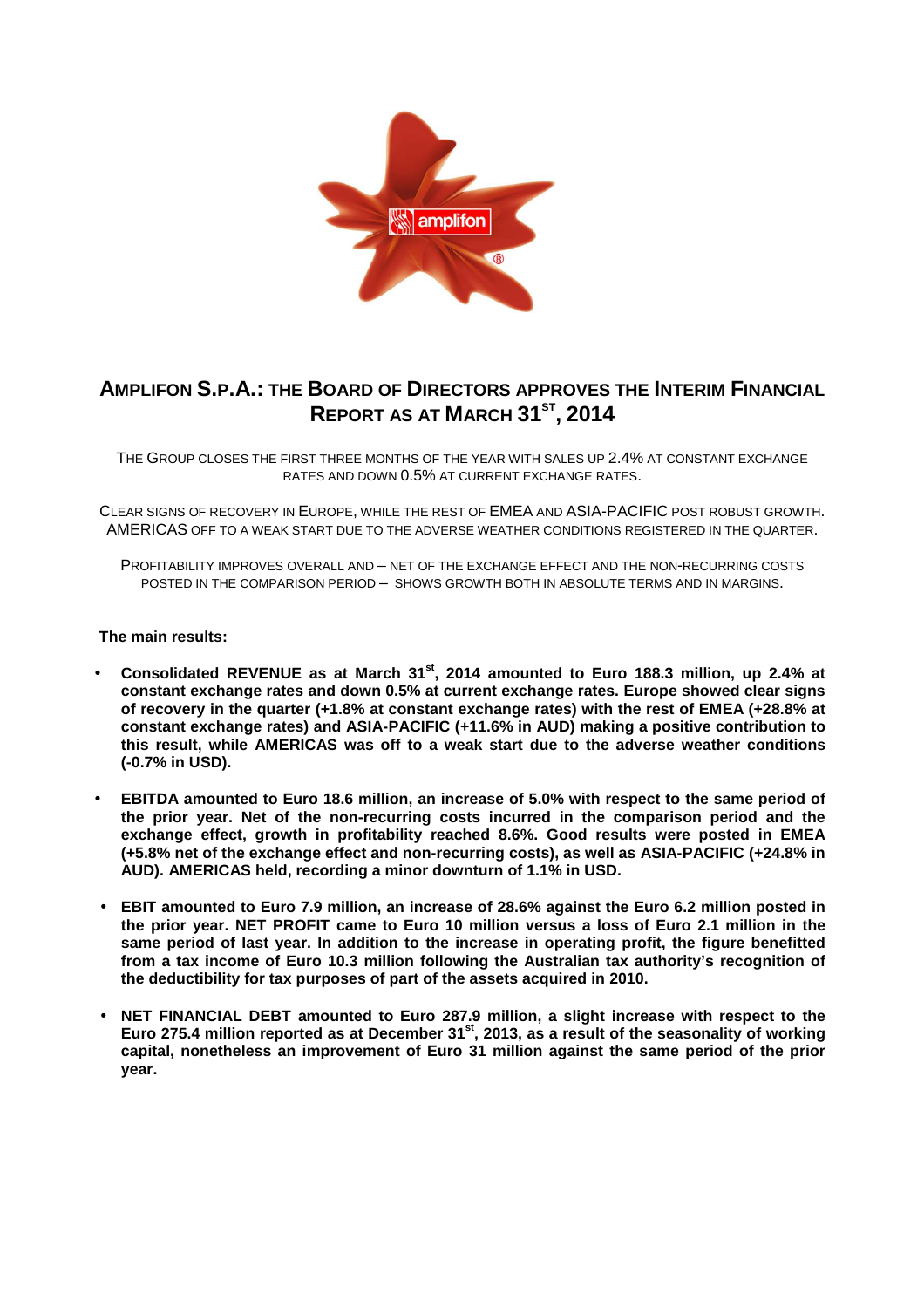**Milan, April 28th, 2014:** Today the Board of Directors of Amplifon S.p.A., worldwide leader in the distribution and fitting of personalized hearing solutions, approved the Interim Financial Report at March 31<sup>st</sup>, 2014 in a meeting chaired by Susan Carol Holland.

| <b>MAIN ECONOMICAL AND FINANCIAL FIGURES</b> |            |         |                            |                      |                        |                  |                              |  |  |
|----------------------------------------------|------------|---------|----------------------------|----------------------|------------------------|------------------|------------------------------|--|--|
| Euro millions                                |            | Q1 2014 |                            | Q1 2013 Restated (*) |                        | Q1 2013 Reported | % Var. on<br><b>Restated</b> |  |  |
| Net revenues                                 | 188.3      | 100.0%  | 189.4                      | 100.0%               | 189.7                  | 100.0%           | $-0.5%$                      |  |  |
| EBITDA                                       | 18.6       | 9.9%    | 17.8                       | 9.4%                 | 17.9                   | $9.4\%$          | 5.0%                         |  |  |
| EBITA                                        | 11.5       | 6.1%    | 10.2                       | 5.4%                 | 10.2                   | 5.4%             | 12.4%                        |  |  |
| EBIT                                         | 7.9        | 4.2%    | 6.2                        | $3.2\%$              | 6.2                    | 3.3%             | 28.6%                        |  |  |
| Net income - Group                           | 10.0       | 5.3%    | (2.1)                      | $-1.1\%$             | (2.1)                  | $-1.1\%$         | 585.9%                       |  |  |
| Free cash flow                               | (5,4)      |         | (12,8)                     |                      | (12,9)                 |                  |                              |  |  |
| Euro (millions)                              | 03/31/2014 |         | 12/31/2013<br>Restated (*) |                      | 12/31/2013<br>Reported |                  | % Var. on<br><b>Restated</b> |  |  |
| Net financial position                       | 287,9      |         | 275.4                      |                      | 275.3                  |                  | 4.6%                         |  |  |

\* *Figures restated after IFRS11 took effect which calls for retroactive application impacting the Dutch subsidiary Comfoor B.V..* 

#### **OVERVIEW**

In a global economic environment in which confidence in a sustainable European economic recovery is growing and the positive economic trend gained further momentum in the United States, the Group began 2014 with sales up overall, continuing to benefit from its internationalization and geographic diversification strategy: **consolidated revenue** at March 31<sup>st</sup>, 2014 amounted to Euro 188.3 million, an increase of 2.4% at constant exchange rates against the same period of the prior year and down 0.5% at current exchange rates.

Clear signs of recovery were reported in Europe which is positive once again (+1.8% at constant exchange rates). Solid growth rates were confirmed in the rest of EMEA (the new region created following the organizational changes introduced at the beginning of the year) which rose +28.8% at constant exchange rates. Positive performances continued in ASIA-PACIFIC (+11.6% in AUD), while AMERICAS got off to a weak start due to the particularly bad weather conditions registered in the quarter (-0.7% in USD).

The profitability showed firm improvement in the quarter: EBITDA amounted to Euro 18.6 million, an increase of 5.0% with respect to the same period of the prior year. Net of the non-recurring costs incurred in the comparison period and the exchange effect, EBITDA rose 8.6%. **Net profit** also increased, reaching Euro 10 million versus a loss of Euro 2.1 million in the same period last year. In addition to the increase in operating profit, the figure benefitted from a tax income of Euro 10.3 million following the Australian tax authority's recognition of the deductibility for tax purposes of part of the assets acquired in 2010.

International expansion continued through both organic growth and acquisitions. More in detail, 4 new stores were opened in France and the same number were purchased in April; the distribution network was also expanded as a result of the purchase of 5 stores in Germany, 2 stores in Turkey, along with 2 new openings in the Iberian Peninsula and one in Hungary. In Poland the number of stores opened, after having entered this market a little more than a year ago, rose to 14.

In April the entry into the Israeli market was also announced (on April  $9<sup>th</sup>$ , 2014) after having signed an agreement for the purchase of 60% of Medtechnica Orthophone Ltd., the leading Israeli provider of hearing aids and related services with a market share of around 30%. This transaction is in line with the Group's internationalization strategy and allows Amplifon to enter a market with great growth potential, while also paving the way for further development throughout the Eastern Mediterranean Region.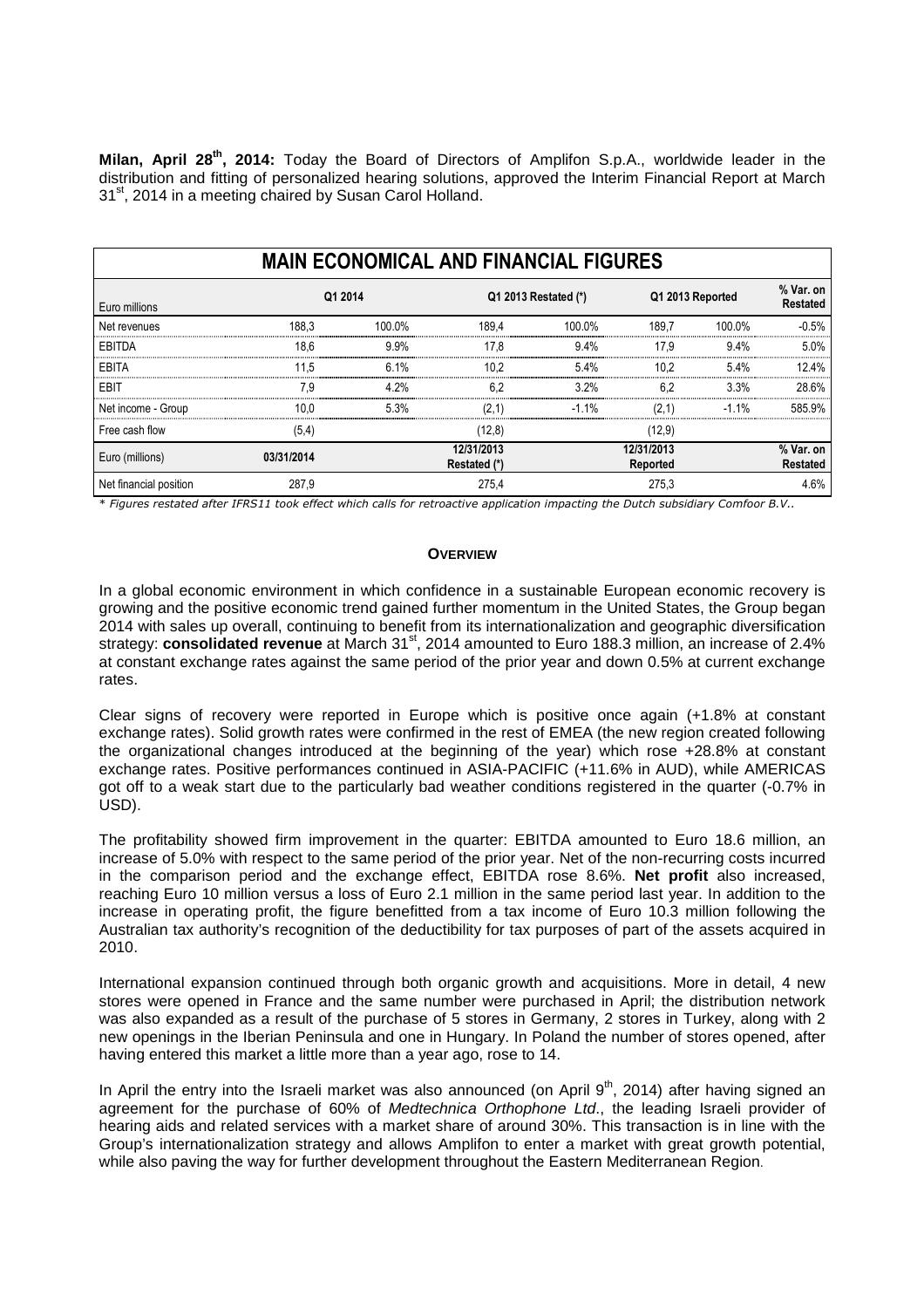The Group's **financial structure** remains solid, ready to support investments and growth projects. **Net financial debt** amounted to Euro 287.9 million, a slight increase with respect to the Euro 275.3 million reported at December 31<sup>st</sup>, 2013, as a result of the seasonality of working capital, nonetheless an improvement of Euro 31 million against the same period of the prior year.

"The first results for the year confirm, once again, the solidity and the positive growth prospects of our business", stated Franco Moscetti, the Amplifon Group's Chief Executive Officer. "More in detail, the clear signs of recovery in Europe demonstrate that the corrective measures undertaken last year are starting to take effect, while the validity of our internationalization strategy is confirmed yet again. We will continue to invest in growth", Moscetti added, "and to further strengthen the leadership of our brands worldwide".

# **THE RESULTS**

# **PERFORMANCE BY GEOGRAPHIC AREA**

#### **EMEA: clear signs of a recovery in Europe and solid organic growth in the rest of the region.**

Despite a weak beginning in **Italy** (-6.9% with respect to the same period of the prior year), penalized by the extremely rainy weather, and the residual effects of the regulatory changes introduced in **the Netherlands** early 2013 (-11.4%, against a comparison period that was still benefitting from the order backlog relative to year-end 2012), revenue in Europe confirmed encouraging signs of recovery with particularly positive performances posted in **Germany** (+41.7%), the **Iberian Peninsula** (+23.1%) and **Hungary** (+83.3% in HUF). Growth also continued in **France** (+5,0%) and **Belgium-Luxembourg** (+9.4%) with positive contributions coming from **Poland** (consolidated for the first time in the quarter under examination), **Turkey** (+53.9% in TRY) and **Egypt** (+9.3% in EGP). Negative performance was posted in the **United Kingdom** (-10.2% in GBP), even if a few signals pointing to improving operations materialized in the latter part of the quarter. **EBITDA** improved markedly in the quarter, posting growth of 5.8% net of the exchange effect and non-recurring costs.

## **AMERICAS: beginning of the year influenced by weather and exchange effect. Profitability steady.**

The first quarter performance in **AMERICAS** was impacted by the exceptionally bad weather conditions: sales in the region were, however, basically unchanged (-0.7% at constant exchange rates), influenced negatively solely by a strong adverse exchange effect (-3.8%). Profitability continues to be high, with a slight decrease (-1.1% in USD) compared to the same period of the prior year. With a view to rationalizing the regional commercial policies, in March all the stores in Canada switched to the Miracle Ear brand.

#### **ASIA-PACIFIC: despite the adverse exchange effect, growth remains solid and lasting.**

In the first quarter of 2014 revenue in **ASIA-PACIFIC** amounted to Euro 27.4 million, up 11.6% in Australian dollars. **Australia** (+11.4% in AUD) and **India** (+33.2% in INR) both made a positive contribution. Sales in **New Zealand** fell -4.8% in NZD due to market weakness and the decrease in the number of stores after it was decided that all stores should operate under the Bay Audiology brand. The exchange rate had a strong negative impact of 14.5%. The profitability for the region improved noticeably: EBITDA grew 24.8% in AUD thanks to the positive trend in Australia and the rationalization undertaken last year in New Zealand.

#### **PROFITABILITY**

Overall profitability showed firm improvement in the quarter: EBITDA amounted to Euro 18.6 million at March 31<sup>st</sup>, an increase of 5.0% with respect to the same period of the prior year. Net of the non-recurring costs incurred in the comparison period and the exchange effect, EBITDA rose 8.6%. This result reflects the contribution of EMEA, which rose 5.8% and ASIA-PACIFIC where an increase of 24.8% was posted in Australian dollars. The exchange effect had a negative impact of Euro 1.4 million. Strong growth was also posted in **EBIT** which rose 28.6% against first quarter 2013 (+30.1% net of the exchange effect and the non-recurring charges incurred last year). **Net profit** also improved, reaching Euro 10 million versus a loss of Euro 2.1 million in the same period of the prior year. In addition to the increase in operating profit, the figure benefitted from a tax income of Euro 10.3 million following the Australian tax authority's recognition of the deductibility for tax purposes of part of the assets acquired in 2010.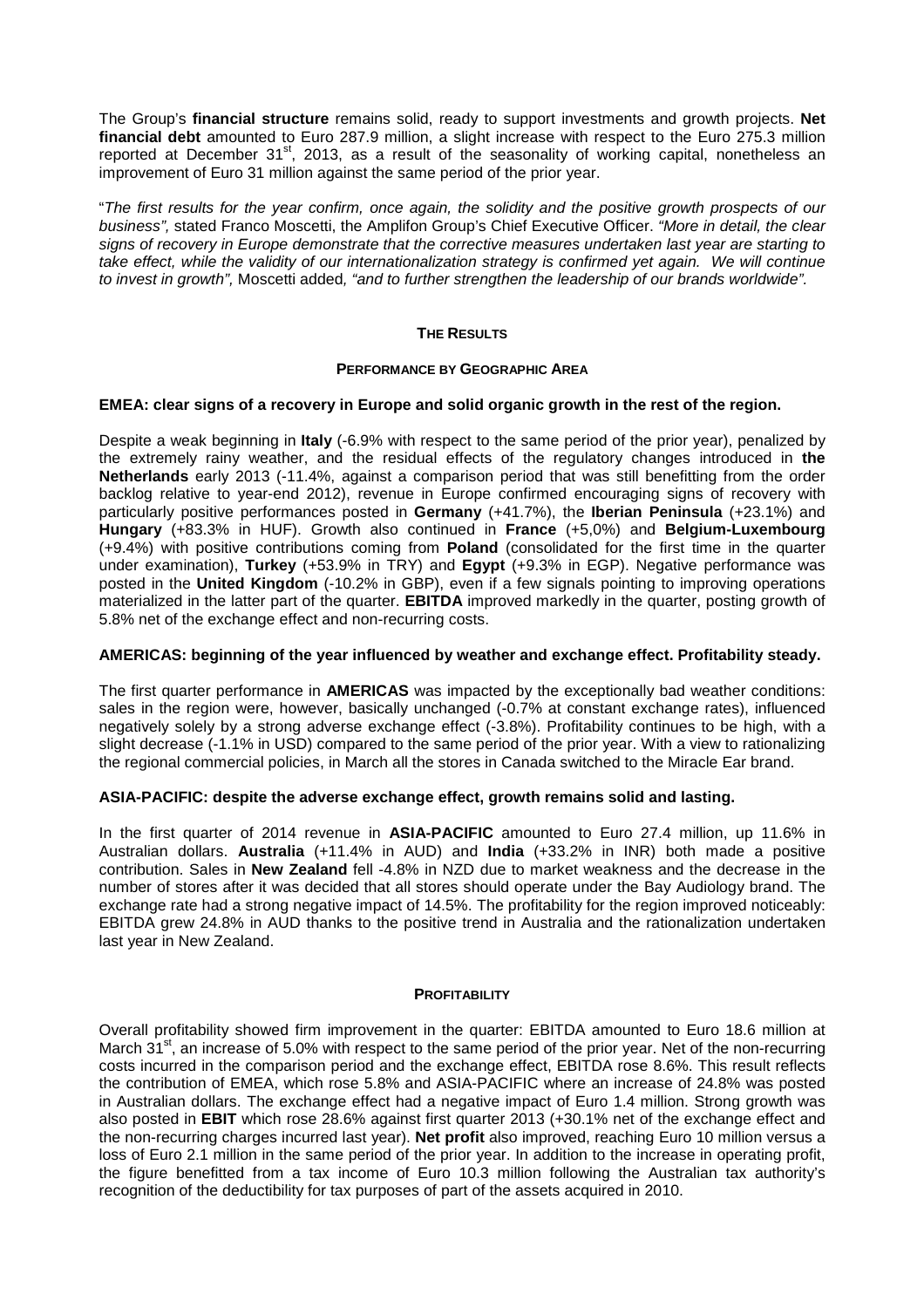#### **BALANCE SHEET FIGURES**

Net equity amounted to Euro 403 million at March 31<sup>st</sup>, 2014, an increase with respect to the Euro 382.6 million posted at year-end 2013. **Net financial debt** amounted to Euro 287.9 million, a slight increase with respect to the Euro 275.3 million reported at December 31<sup>st</sup>, 2013, as a result of the seasonality of working capital, nonetheless an improvement of Euro 31 million against the same period of the prior year. Free cash flow at March 31<sup>st</sup>, 2014 showed improvement with respect to the comparison period, though still negative for some Euro 5.4 million after CAPEX of Euro 6.5 million.

#### **OUTLOOK**

The Group expects profitability in Europe to show gradual improvement in 2014, benefiting also from the restructuring undertaken in 2013. Forecasts call for continued growth in the rest of the EMEA region, AMERICAS and ASIA-PACIFIC. The Group will continue with its strategy to reinforce the market share, including through external growth, in countries where it is already active and to seek out new investment opportunities.

#### **BENEFICIARIES OF THE NEW PERFORMANCE STOCK GRANT PLAN ASSIGNED**

Today the Board of Directors approved the Regulations and implemented the New Performance Stock Grant Plan 2014–2021 for Group employees, in execution of the resolution approved during the Ordinary and Extraordinary Shareholders' Meeting held on April 16<sup>th</sup>, 2014. More in detail, the Board of Directors resolved to assign, based on the recommendations of the Remuneration and Appointment Committee, in accordance with art. 84-bis, paragraph 5, of the CONSOB Regulation 11971/99, as subsequently amended, the first cycle of stock grants for the period 2014-2016, which calls for the assignment of 2,800,000 shares.

Information regarding the beneficiaries and the number of rights assigned will be reported in the table, prepared in accordance with the recommendations of Table n.1, Schedule 7 of Annex 3A of Regulation n. 11971/1999 and inclusive of the characteristics already disclosed in the Information Circular, that will be made available within the time period required by law at the Company's registered office and published on the corporate website www.amplifon.com.

The Information Circular on the New Performance Stock Grant Plan 2014–2021, which contains detailed information as required by current law, has been made available to the general public in the same manner.

\*\*\*\*\*\*\*\*\*\*

The results for first quarter 2014 will be presented to the financial community on the morning of April 29<sup>th</sup> at 10:00 a.m. (CET) during a conference call. To participate in the conference call dial one of the following numbers: +44 (0)207 1620 077 (UK), +1 334 323 6201 (USA) or +39 02 303 509 003 (Italy). Prior to the beginning of the conference call, the slides to be used during the presentation will be made available on the website www.amplifon.com in the Investors section (Events and Presentations). For those who are unable to participate, a recording of the call will be available through 24:00 (CET) on May 1<sup>st</sup>, 2014 by dialing +44 (0)207 031 4064 (UK), +1 954 334 0342 (USA) or +39 02 303 509 364 (Italy), access code: 943958.

**Amplifon**, listed on the STAR segment and the FTSE Italia Mid Cap Index of the Milan Stock Exchange, is the worldwide leader in the distribution, fitting and personalization of hearing aids and correlated services. Through a network of 3,200 points of sale, 2,500 service centres and over 1,700 affiliates, Amplifon is active in Italy, France, the Netherlands, Germany, the UK, Ireland, Spain, Portugal, Switzerland, Belgium, Luxembourg, Hungary, Egypt, Turkey, Poland, Israel, U.S.A., Canada, Australia, New Zealand, and India.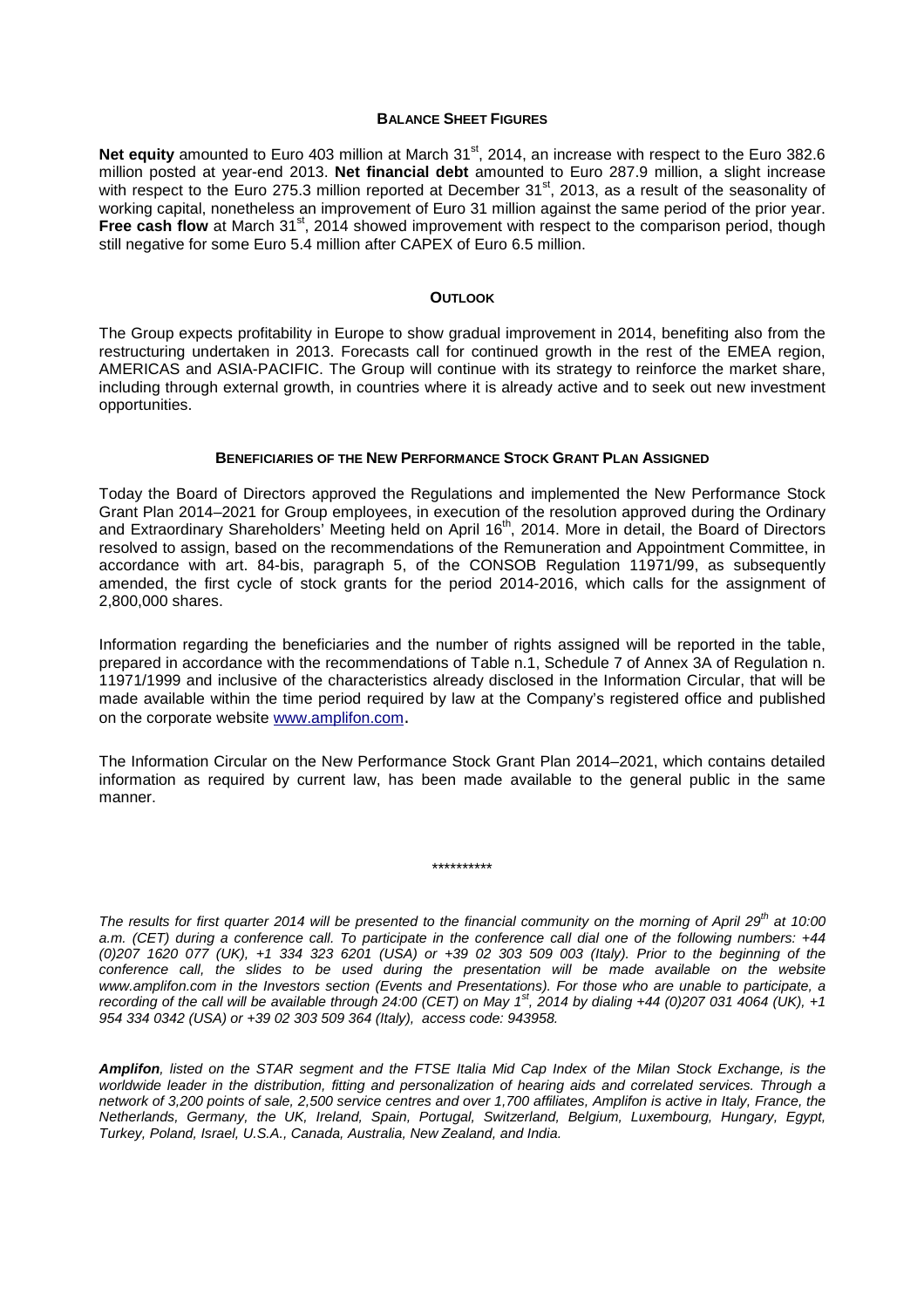**Investor Relations: Amplifon S.p.A.**  Emilia Trudu emilia.trudu@amplifon.com T +39 02 57472454 www.amplifon.com

**Media Relations: Edelman Italia**  Luciano Luffarelli luciano.luffarelli@edelman.com T +39 02 631161 M +39 335 1320467

Attachments: Sales by geographic area, the Amplifon Group's Consolidated Income Statement, Consolidated Balance Sheet and Reclassified Cash Flow Statement.

In compliance with paragraph 2 of Article 154 bis of the "Uniform Financial Services Act" (Legislative Decree 58/1998), the Financial Reporting Officer Ugo Giorcelli declares that the accounting information reported in the present press release corresponds to the underlying documentary reports, books of account and accounting entries.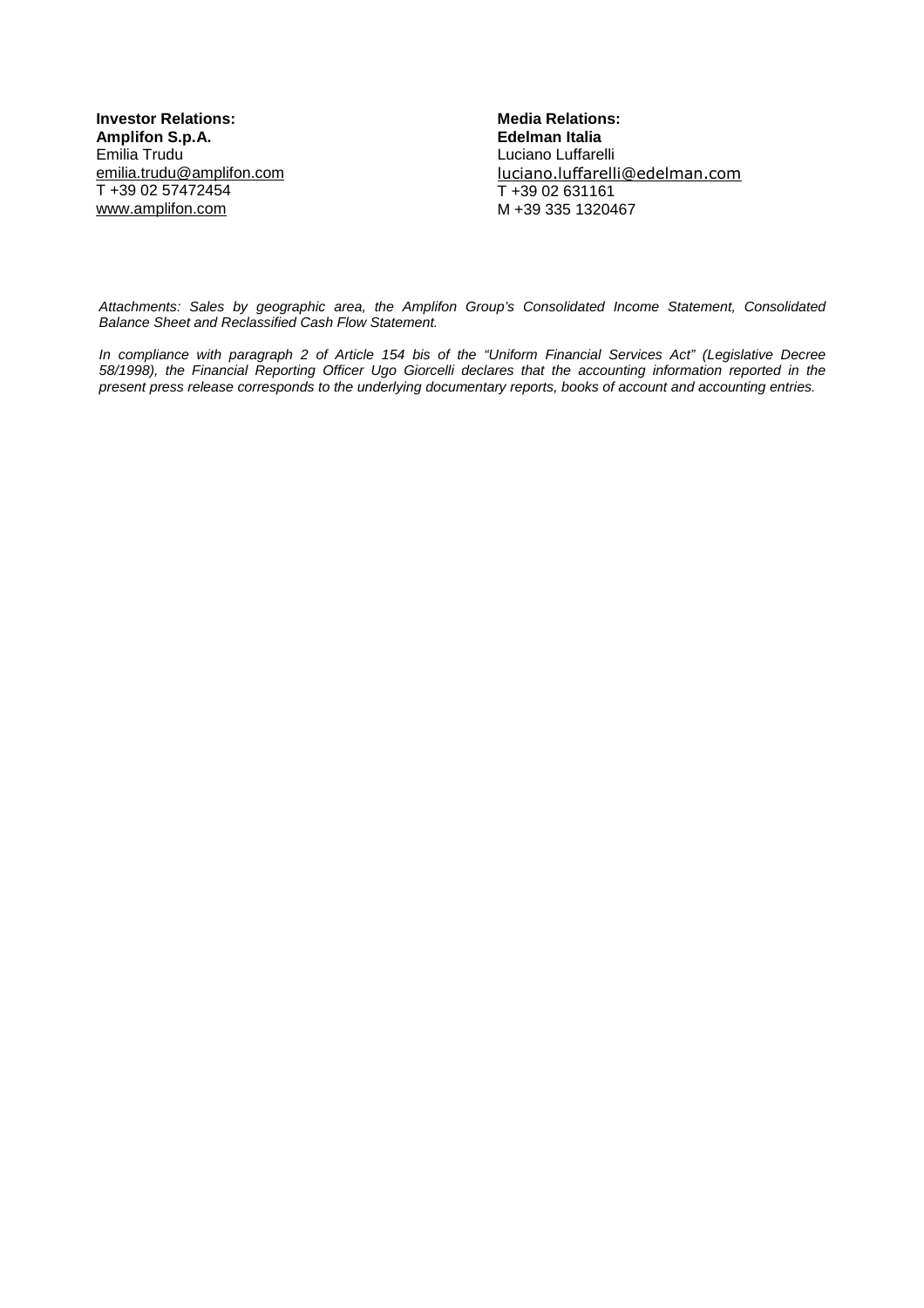| NET REVENUES BY GEOGRAPHIC AREA - AMPLIFON GROUP |  |  |  |  |  |
|--------------------------------------------------|--|--|--|--|--|
|--------------------------------------------------|--|--|--|--|--|

| Euro thousands             | Q1 2014 | %      | Q1 2013<br>Restated(*) | %              | Change         | Change % | Exchange diff. | % on local<br>currency |
|----------------------------|---------|--------|------------------------|----------------|----------------|----------|----------------|------------------------|
| Italy                      | 43.707  | 23.2%  | 46,959                 | 24.8%          | (3,252)        | $-6.9%$  |                |                        |
| France                     | 24,130  | 12.8%  | 22,986                 | 12.1%          | 1,144          | 5.0%     |                |                        |
| The Netherlands            | 13,398  | 7.1%   | 15,121                 | 8.0%           | (1,723)        | $-11.4%$ |                |                        |
| Germany                    | 12,891  | 6.8%   | 9,099                  | 4.8%           | 3,792          | 41.7%    |                |                        |
| United Kingdom and Ireland | 9,133   | 4.8%   | 9,894                  | 5.2%           | (761)          | $-7.7%$  | 246            | $-10.2%$               |
| Iberian Peninsula          | 8,287   | 4.4%   | 6,732                  | 3.6%           | 1,555          | 23.1%    |                |                        |
| Switzerland                | 6,665   | 3.5%   | 6,660                  | 3.5%           | 5              | 0.1%     | 24             | $-0.3%$                |
| Belgium and Luxembourg     | 6,153   | 3.3%   | 5,625                  | 3.0%           | 528            | 9.4%     |                |                        |
|                            |         |        |                        |                |                |          |                |                        |
| Hungary                    | 2,095   | 1.1%   | 1,187                  | 0.6%           | 908            | 76.5%    | (81)           | 83.3%                  |
| Egypt                      | 645     | 0.3%   | 638                    | 0.3%           | $\overline{7}$ | 1.1%     | (52)           | 9.3%                   |
| Turkey                     | 594     | 0.3%   | 497                    | 0.3%           | 97             | 19.5%    | (171)          | 53.9%                  |
| Poland                     | 243     | 0.1%   |                        | $\overline{a}$ | 243            | n.a.     | n,a,           | n.a.                   |
| Intercompany eliminations  | (1)     | 0.0%   | (5)                    | $-0.0%$        | 4              | 84.7%    |                |                        |
| <b>Total EMEA</b>          | 127,940 | 67.9%  | 125,394                | 66.2%          | 2,546          | 2.0%     | (34)           | 2.0%                   |
| <b>USA and Canada</b>      | 32,970  | 17.5%  | 34,435                 | 18.2%          | (1,465)        | $-4.3%$  | (1,320)        | $-0.7%$                |
| <b>Total Americas</b>      | 32,970  | 17.5%  | 34,435                 | 18.2%          | (1, 465)       | $-4.3%$  | (1, 320)       | $-0.7%$                |
| Australia                  | 19,354  | 10.3%  | 20,882                 | 11.0%          | (1,528)        | $-7.3%$  | (3,898)        | 11.4%                  |
| New Zealand                | 7,417   | 3.9%   | 8,064                  | 4.3%           | (647)          | $-8.0%$  | (257)          | $-4.8%$                |
| India                      | 668     | 0.4%   | 593                    | 0.3%           | 75             | 12.6%    | (122)          | 33.2%                  |
| <b>Total Asia Pacific</b>  | 27,439  | 14.6%  | 29,539                 | 15.6%          | (2, 100)       | $-7.1%$  | (4,277)        | 7.4%                   |
| Total                      | 188,349 | 100.0% | 189,368                | 100.0%         | (1,019)        | $-0.5%$  | (5,631)        | 2.4%                   |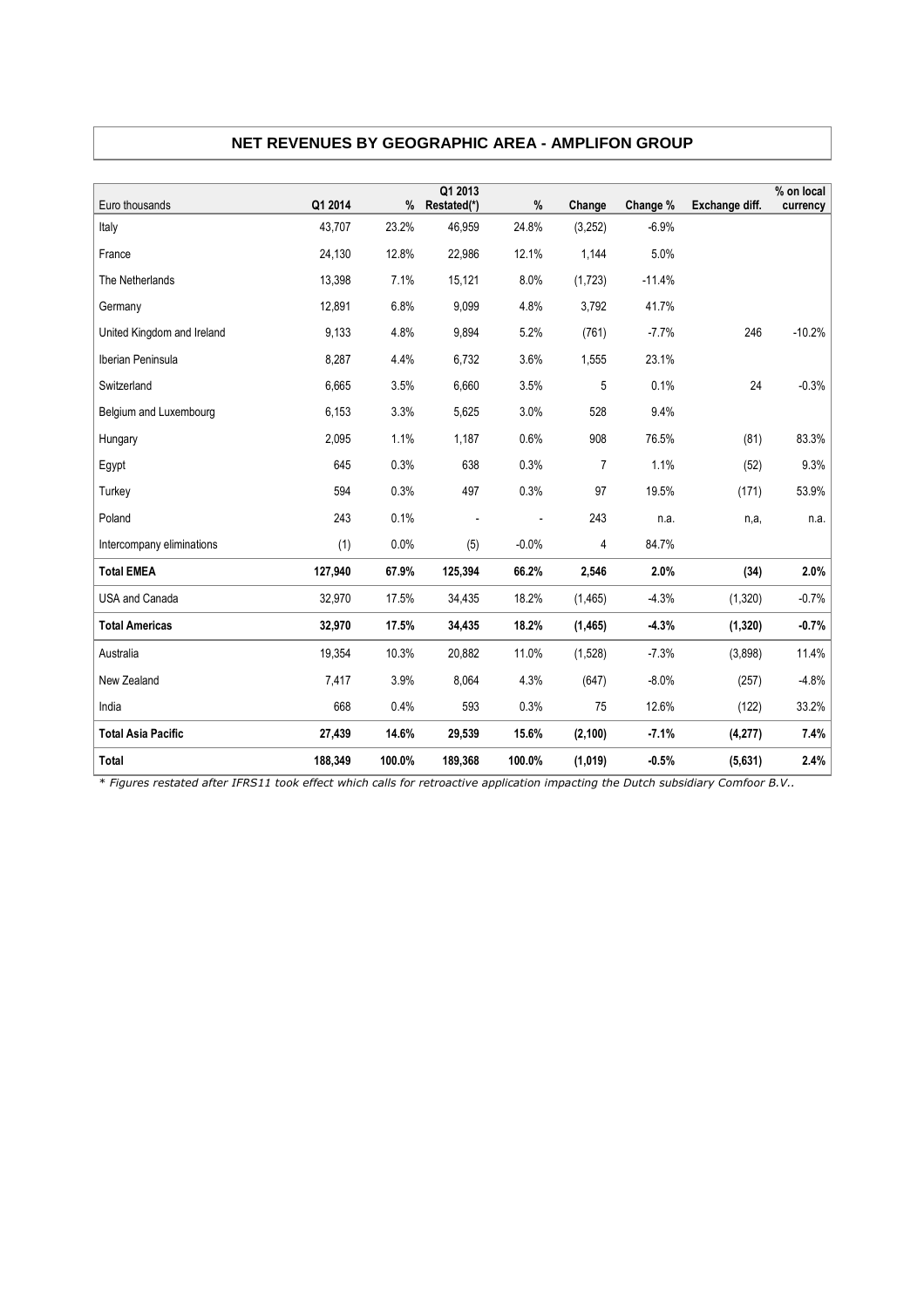# **CONSOLIDATED INCOME STATEMENT - AMPLIFON GROUP**

|                                                                                           |           |               | Q1 2013      |          | Q1 2013   |          |
|-------------------------------------------------------------------------------------------|-----------|---------------|--------------|----------|-----------|----------|
| Euro thousands                                                                            | Q1 2014   | $\frac{9}{6}$ | Restated (*) | %        | Reported  | $\%$     |
| Net revenues                                                                              | 188,349   | 100.0%        | 189,368      | 100.0%   | 189,669   | 100.0%   |
| COGS                                                                                      | (46, 193) | $-24.5%$      | (45,896)     | $-24.2%$ | (45, 717) | $-24.1%$ |
| Labour costs                                                                              | (62, 351) | $-33.1%$      | (64, 360)    | $-34.0%$ | (64, 636) | $-34.1%$ |
| Cost of services                                                                          | (61, 318) | $-32.6%$      | (61, 759)    | $-32.6%$ | (61, 867) | $-32.6%$ |
| Other costs and revenues                                                                  | 160       | 0.1%          | 414          | 0.2%     | 414       | 0.2%     |
| <b>EBITDA</b>                                                                             | 18,647    | 9.9%          | 17,767       | 9.4%     | 17,863    | 9.4%     |
| Operating depreciation and write-offs                                                     | (7, 190)  | $-3.8%$       | (7, 575)     | $-4.0%$  | (7,618)   | $-4.0%$  |
| <b>EBITA</b>                                                                              | 11,457    | 6.1%          | 10,192       | 5.4%     | 10,245    | 5.4%     |
| Cust.lists, trademarks, non comp.agr.,<br>goodwill & loc.rights amort. and write-<br>offs | (3,544)   | $-1.9%$       | (4,039)      | $-2.1%$  | (4,044)   | $-2.1%$  |
| <b>EBIT</b>                                                                               | 7,913     | 4.2%          | 6,153        | 3.2%     | 6,201     | 3.3%     |
| Income, revaluation. & write down of<br>fin. activities                                   | 368       | 0.2%          | 109          | 0.1%     | 68        | 0.0%     |
| Net financial expenses                                                                    | (5,735)   | $-3.0%$       | (5,848)      | $-3.1%$  | (5,848)   | $-3.1%$  |
| Exchange differences and derivatives<br>not designated as hedging<br>instruments          | (312)     | $-0.2%$       | (71)         | 0.0%     | (71)      | 0.0%     |
| Net income before taxes                                                                   | 2,234     | 1.2%          | 343          | 0.2%     | 350       | 0.2%     |
| Current tax                                                                               | 4,306     | 2.3%          | (3, 435)     | $-1.8%$  | (3, 442)  | $-1.8%$  |
| Deferred tax                                                                              | 3,445     | 1.8%          | 1,064        | 0.6%     | 1,064     | 0.6%     |
| <b>Net income Group and Minorities</b>                                                    | 9.985     | 5.3%          | (2,028)      | $-1.1%$  | (2,028)   | $-1.1%$  |
| Minority interests                                                                        | (25)      | 0.0%          | 32           | 0.0%     | 32        | 0.0%     |
| Net income Group                                                                          | 10,010    | 5.3%          | (2,060)      | $-1.1%$  | (2,060)   | $-1.1%$  |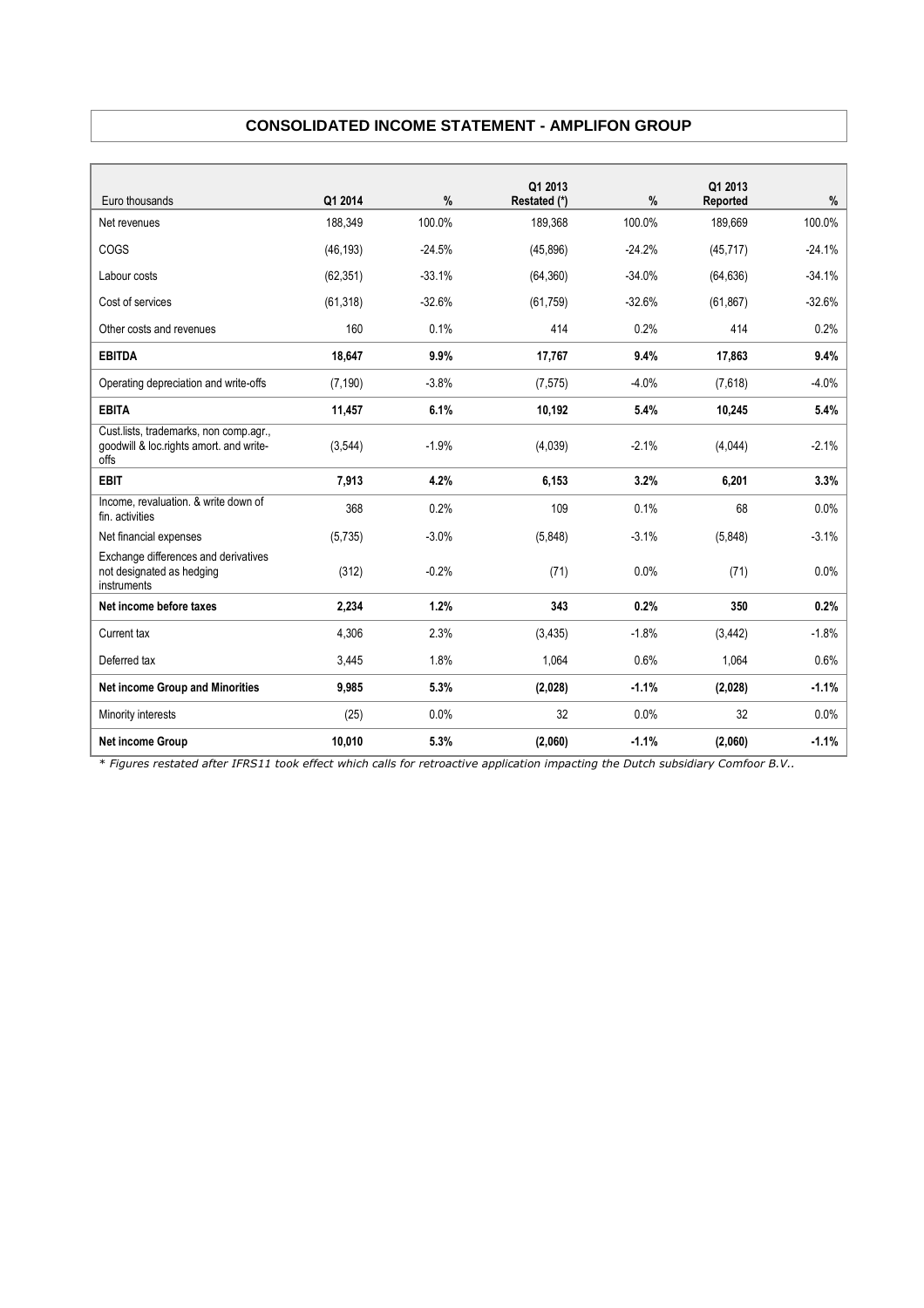# **CONSOLIDATED BALANCE SHEET - AMPLIFON GROUP**

| Euro thousands                                                            | 03/31/2014 | 12/31/2013<br>Restated (*) | 12/31/2013<br>Reported | Change on<br>Restated |
|---------------------------------------------------------------------------|------------|----------------------------|------------------------|-----------------------|
| Goodwill                                                                  | 512,298    | 500,680                    | 500,680                | 11,618                |
| Customer lists, non compete agreements, trademarks and location<br>rights | 93,035     | 92,875                     | 92,875                 | 160                   |
| Software charges, licenses, other int.ass., wip and advances              | 27,973     | 27,228                     | 27,425                 | 745                   |
| Tangible assets                                                           | 88,523     | 87,690                     | 88.119                 | 833                   |
| <b>Fixed financial assets</b>                                             | 41,631     | 41,490                     | 40,295                 | 141                   |
| Other non-current financial assets                                        | 3,178      | 2,744                      | 2,744                  | 434                   |
| <b>Total fixed assets</b>                                                 | 766,638    | 752,707                    | 752,138                | 13,931                |
| Inventories                                                               | 32,066     | 29,832                     | 30,147                 | 2,234                 |
| Trade receivables                                                         | 90,369     | 103,687                    | 104,018                | (13, 318)             |
| Other receivables                                                         | 44,714     | 28,822                     | 28,940                 | 15,892                |
| <b>Current assets</b>                                                     | 167,149    | 162,341                    | 163,105                | 4,808                 |
| <b>Total assets</b>                                                       | 933,787    | 915,048                    | 915,243                | 18,739                |
| Trade payables                                                            | (90, 301)  | (96, 241)                  | (96, 297)              | 5,940                 |
| Other payables                                                            | (108, 708) | (115, 552)                 | (115, 690)             | 6,844                 |
| Provisions for risks (current portion)                                    | (372)      | (411)                      | (411)                  | 39                    |
| <b>Short term liabilities</b>                                             | (199, 381) | (212, 204)                 | (212, 398)             | 12,823                |
| <b>Working capital</b>                                                    | (32, 232)  | (49, 863)                  | (49, 293)              | 17,631                |
| Derivative instruments                                                    | (4, 810)   | (3,376)                    | (3,376)                | (1, 434)              |
| Deferred tax assets                                                       | 47,835     | 46,088                     | 46,088                 | 1,747                 |
| Deferred tax liabilities and tax payables                                 | (45, 460)  | (46, 671)                  | (46, 671)              | 1,211                 |
| Provisions for risks (non current portion)                                | (32, 965)  | (33,076)                   | (33, 101)              | 111                   |
| Employee benefits (non current portion)                                   | (11,685)   | (11,651)                   | (11, 651)              | (34)                  |
| Loan fees                                                                 | 3,825      | 4,089                      | 4,089                  | (264)                 |
| Other long term payables                                                  | (234)      | (245)                      | (245)                  | 11                    |
| <b>NET INVESTED CAPITAL</b>                                               | 690,912    | 658,002                    | 657,978                | 32,910                |
| Shareholders' equity                                                      | 402,304    | 382,175                    | 382,175                | 20,129                |
| Third parties' equity                                                     | 703        | 460                        | 460                    | 243                   |
| <b>Net equity</b>                                                         | 403,007    | 382,635                    | 382,635                | 20,372                |
| Long term net financial debt                                              | 435,949    | 435,426                    | 435,426                | 523                   |
| Short term net financial debt                                             | (148, 044) | (160, 059)                 | (160, 083)             | 12,015                |
| <b>Total net financial debt</b>                                           | 287,905    | 275,367                    | 275,343                | 12,538                |
| <b>FINANCIAL DEBT AND NET EQUITY</b>                                      | 690,912    | 658,002                    | 657,978                | 32,910                |